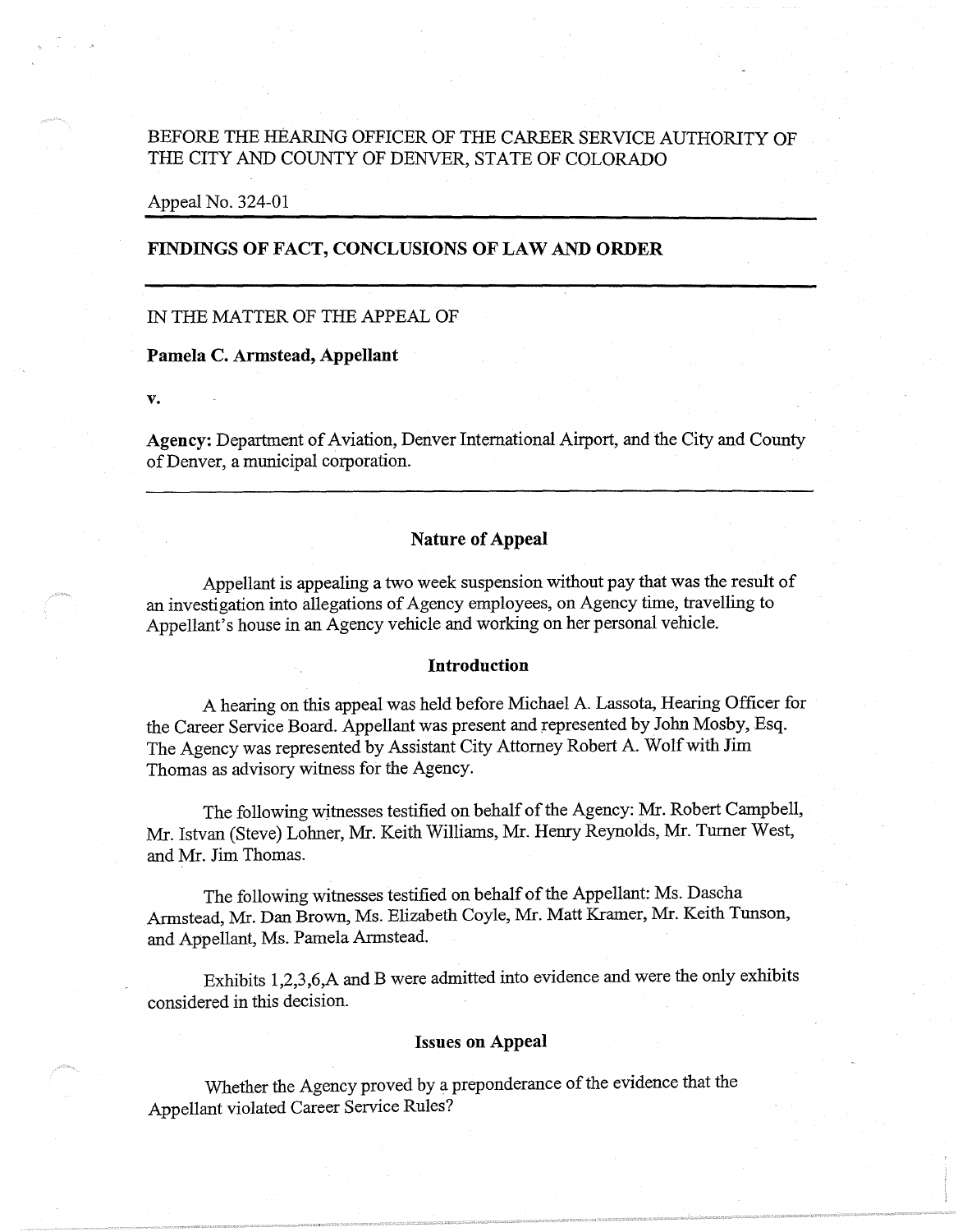If so, whether the suspension was justified by the Agency or was the Agency arbitrary and capricious by suspending Appellant.

## **Jurisdiction**

 $\mathcal{L}_1$ 

The alleged conduct which caused the Agency to take disciplinary action happened on June  $2<sup>nd</sup>$ , 2001. The Appellant was sent notice that disciplinary action was being contemplated against her on August  $14<sup>th</sup>$ , 2001. The pre-disciplinary meeting was held on August  $21^{st}$ , 2001. And, Appellant was notified of the disciplinary action against her on September 5<sup>th</sup>, 2001. The Appellant filed her appeal with the Career Service Hearing Office on September 10<sup>th</sup>, 2001. Jurisdiction of the Hearing Officer to hear and decide this appeal was not contested.

Based upon these facts I find the appeal to be filed in accordance with CSR  $\S$  19-10 (b), giving me authority under CSR§ 19-27 to affirm reverse or modify the actions of the Agency. $<sup>1</sup>$ </sup>

### **Relevant Facts**

1. On June  $2<sup>nd</sup>$ , 2001, Agency employees Keith Williams and Steve Lohner on Agency time, in an Agency Vehicle, were directed by their Supervisor Robert Campbell, to go to Appellant's house to work on her personal vehicle. These are all employees of the Fleet Maintenance Division, Department of Aviation, Denver International Airport (DIA).

2. On June  $4<sup>th</sup>$ , 2001, Janet R. Bayless, Atlanta Investigations, delivered her previously contracted report to Bruce Baumgartner, Manager of the Department of Aviation, DIA.

#### $1 \text{CSR }$ § 19-10(d) provides: Actions Subject to Appeal

An applicant or employee who holds career service status may appeal the following Administrative actions relating to personnel.

b) Actions of an appointing authority: Any action of an appointing authority resulting in dismissal, suspension, involuntary demotion, disqualification, layoff, or involuntary retirement other than retirement due to age which results in alleged violation of Career Service Charter Provisions, or Ordinances relating to the Career Service, or the Personnel Rules.

#### CSR§ 19-27 provides:

The Hearings Officer shall issue a decision in writing affirming, modifying, or reversing the action, which gave rise to the appeal. This decision shall contain findings on each issue and shall be binding upon all parties.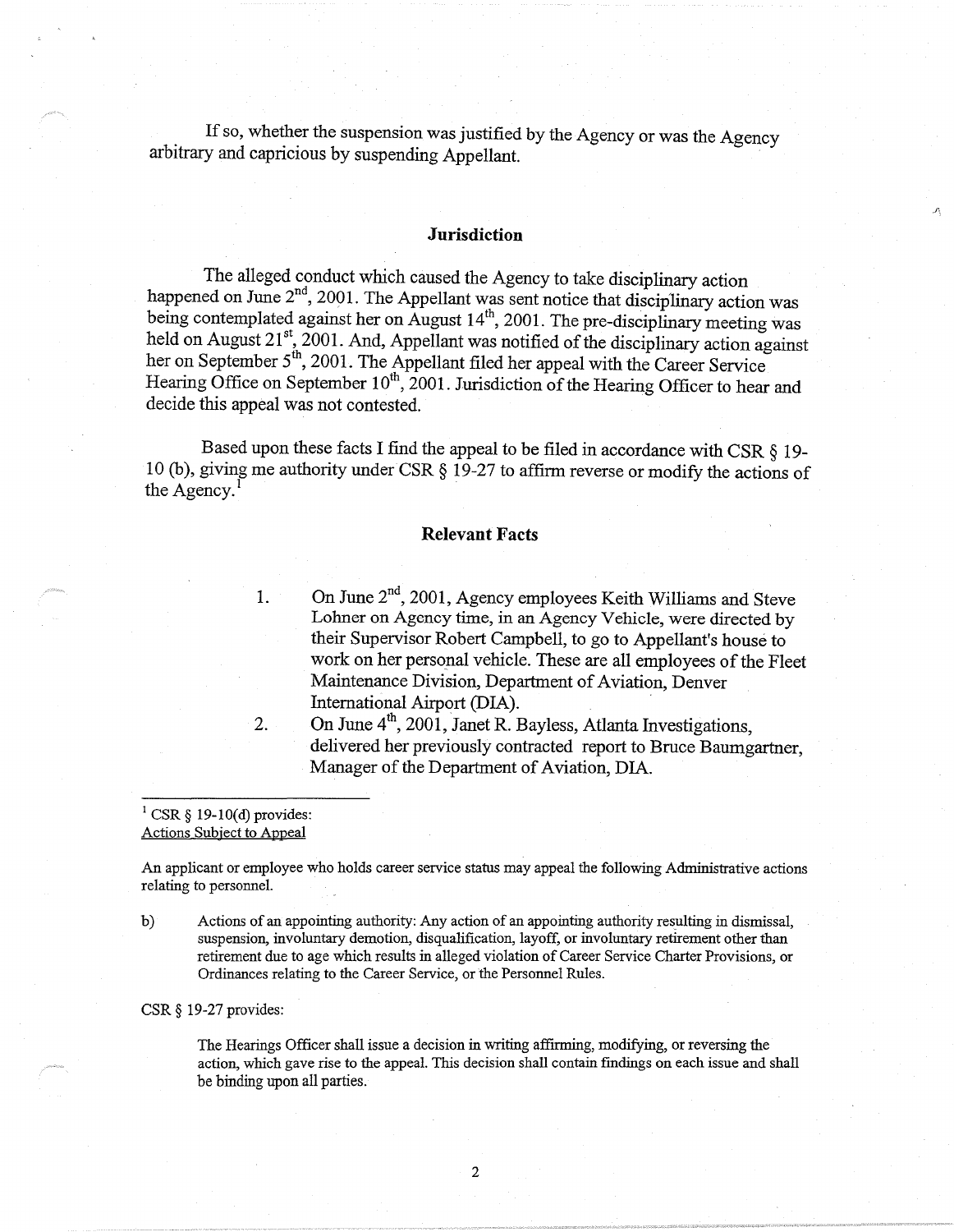- 3. In that report Bayless was asked to interview employees of the Fleet Maintenance Department at DIA regarding issues relating to their employment that surfaced in a previous employee survey.
- 4. One of these issues was that Agency employees may have been working on Appellant's personal car on Agency time.
- 5. Dan Brown, Director of Maintenance, Department of Aviation, DIA, investigated these allegations, on his own, as part of his job responsibilities.
- 6. At a subsequent staff meeting, Jim Thomas, Human Resources Manager, Department of Aviation, DIA, was asked by the Public Information Officer if Thomas had any knowledge of an employee calling the news media about the allegations of Agency employees working on Appellant's personal car.

7. An outside investigation was authorized by Thomas to investigate these allegations and Janet R. Bayless, Atlanta Investigations, was hired to do this investigation.

- 8. Bayless delivered her investigation report on August  $3<sup>rd</sup>$ , 2001, Agency Exhibit 6.
- 9. Thomas made recommendations to discipline Appellant to Turner West, Deputy Manager of Aviation for Maintenance and Engineering, Department of Aviation, DIA based on his interviews with employees regarding the allegations and the Bayless report.
- 10. Official notice of contemplated disciplinary action against Appellant was sent to Appellant on August  $14<sup>th</sup>$ , 2001, informing her of the allegations against her, of a pre-disciplinary meeting on August  $21<sup>st</sup>$ , 2001, at which she could be represented and correct any errors in the Agency's information or facts, tell her side of the story, and present mitigating information as to why disciplinary action should not be taken against her, Agency Exhibit 1.
- 11. Thomas, West, and Brown conducted the pre-disciplinary meeting for the Agency. Appellant appeared unrepresented.

12. Appellant explained why she felt the allegations were untrue and why they were raised in the first place, that she had been treated unfairly because she was a woman, that she was harassed by the whole process, and there was a conflict between Appellant and Robert Campbell.

- 13: Because of the statements Appellant made in the pre-disciplinary meeting, Thomas felt compelled to investigate further.
- 14. Campbell and Lohner were re-interviewed by Thomas using prepared questions.
- 15. Appellant's record was reviewed for disciplinary action, none was noted.
- 16. Appellant was given official notification of a two week suspension without pay on September  $5<sup>th</sup>$ , 2001, Agency Exhibit 2.
- 17. Appellant filed an appeal with the Hearing Office on September  $10^{th}$ , 2001, Agency Exhibit 3.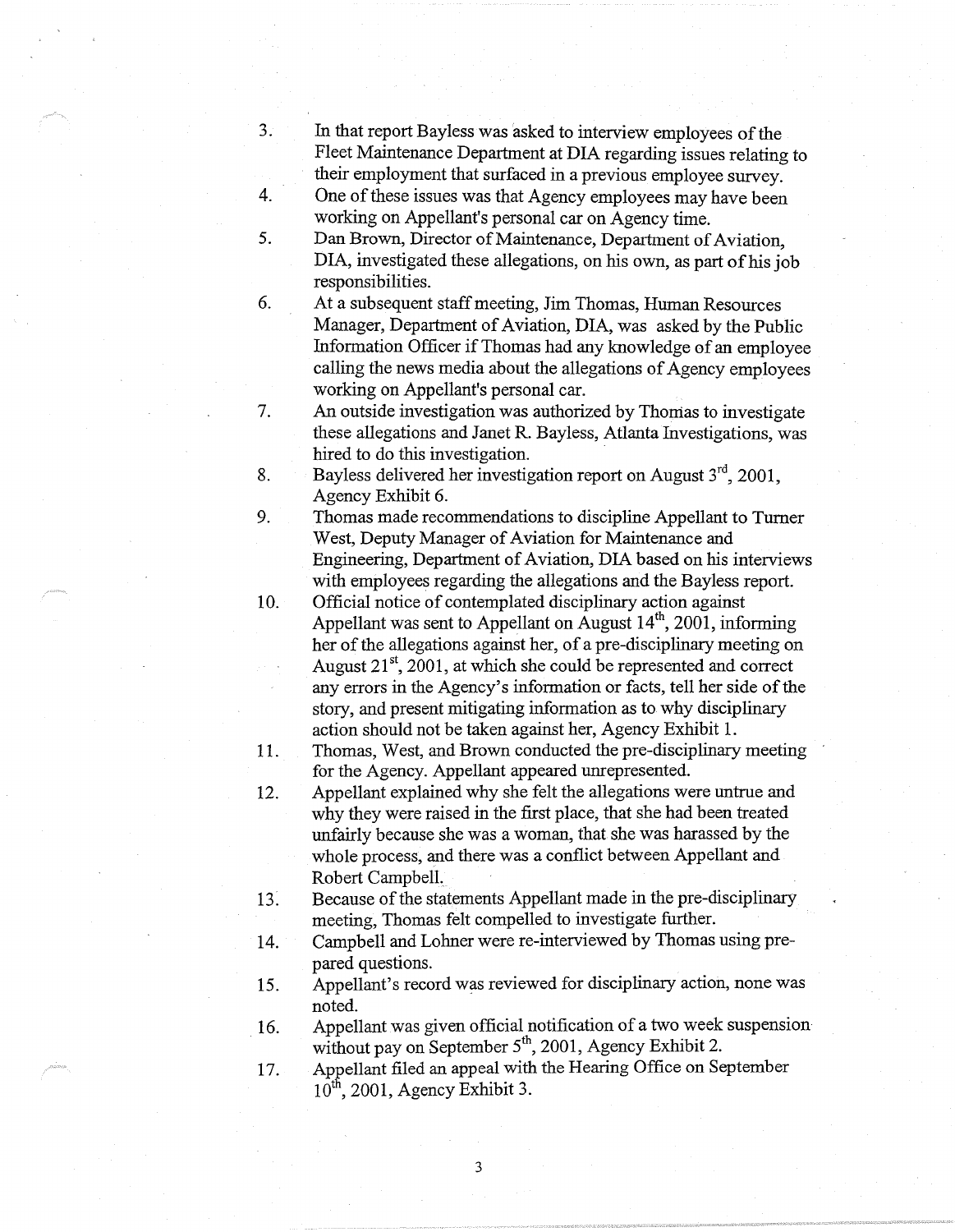# **Discussion and Conclusions of Law**

As a Career Service Employee, under the Career Service Rules, Appellant can only be disciplined for cause.<sup>2</sup> Appellant was disciplined for violating the following Career Service Rules:

## § 16-50 Discipline and Termination

# A. Causes for dismissal

The following may be the cause for dismissal of a career service employee. A lesser discipline other than dismissal may be imposed where circumstances warrant. It is impossible to identify within this rule all conduct which may be cause for discipline. Therefore, this is not an exhaustive list.

- 1) Gross negligence or willful neglect of duty.
- 2) Dishonesty, including but not limited to: altering or falsifying official records or examinations; accepting, soliciting, or making a bribe; lying to superiors or falsifying records with respect to official duties, including work duties, disciplinary actions, or false reporting of work hours; using official position or authority for personal profit or advantage, including kickbacks, or any other act of dishonesty not specifically listed in this paragraph.

20) Conduct not specifically identified herein may also be cause for dismissal.

> Charter§ *CS.25-2* states in relevant part that" personnel rules shall provide that .... dismissal shall be made only for cause, including the good of the service." Career Service Rule 15-10 provides in relevant part: " { t} he conduct of every employee shall at all times reflect credit on the career service."

# § 16-51 Causes for Progressive Discipline

A. The following unacceptable behavior or performance may be cause for progressive discipline. Under appropriate circumstances, immediate dismissal may be warranted. Failure to correct behavior or committing additional violations after progressive discipline has been taken may

 $2$  CSR § 5-62 provides:

Employees in Career Status

An employee in career status

- 
- 1) may be disciplined or dismissed only for cause, in accordance with Rule 16, DISCIPLINE.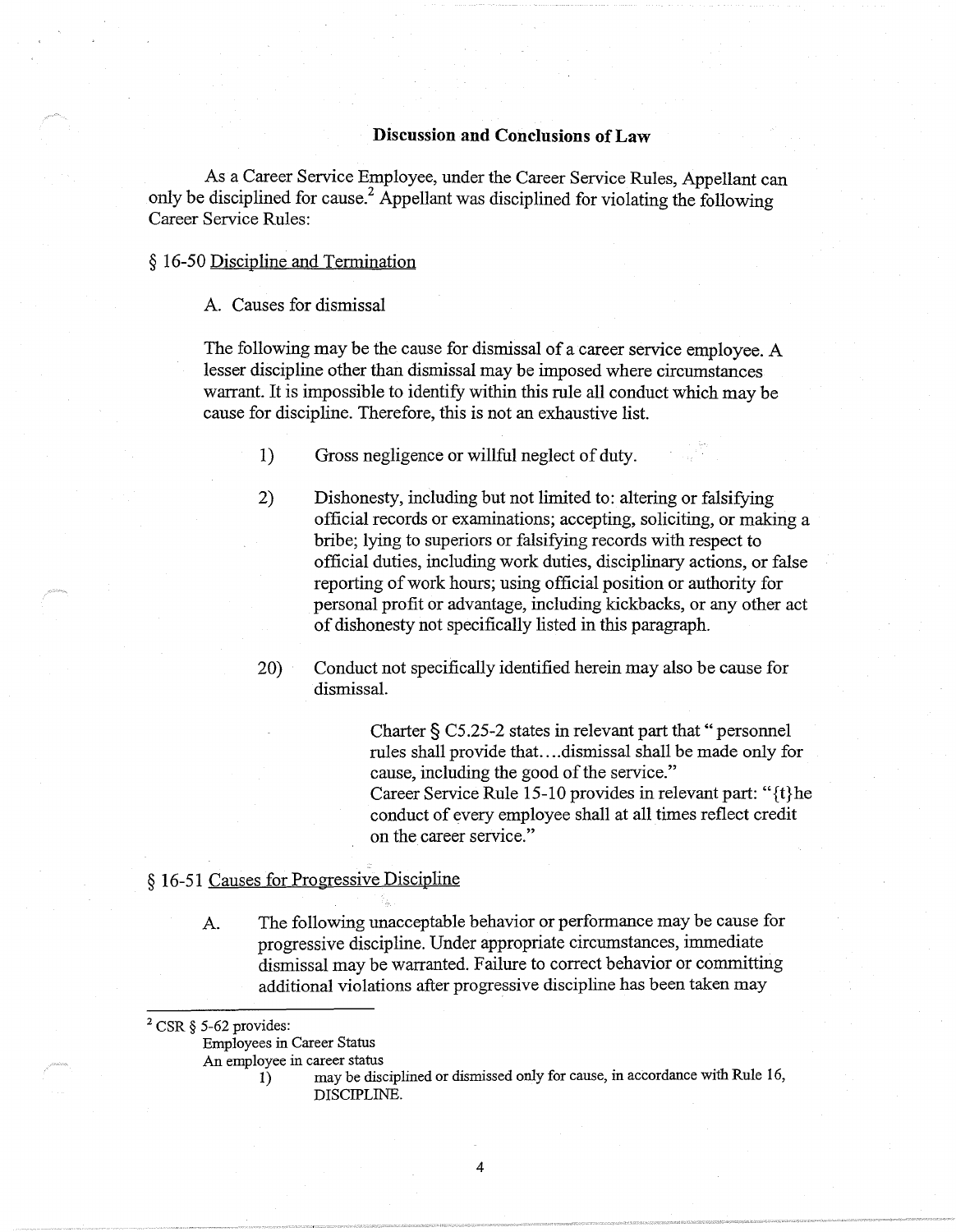subject the employee to further discipline, up to and including dismissal from employment. It is impossible to identify within this rule all potential grounds for disciplinary action: therefore, this is not an exclusive list.

- 3) Failure to maintain satisfactory working relationships with coworkers, other City and County employees, or the public.
- 7) Unauthorized operation or use of any vehicles, machines or equipment of the City and County of Denver.
- 11) Conduct not specifically identified herein may also be cause for progressive discipline.

The City Charter,  $\S$  5.25 (4) and CSR  $\S$  2-104 and  $\S$  2-10 (b) (4) require the Hearing Officer to determine the facts in this matter *"de nova."* This requires an independent fact-finding hearing considering evidence submitted at the *de nova* hearing and a resolution of factual disputes. *Turner v. Rossmiller,* 532 P.2d 751 (Colo. App., 1975).

The party advancing a claim or position in a civil proceeding, such as this hearing, has the burden of proving that claim or position by a "preponderance of the evidence." The Agency advanced claims of Career Service Rule violations against Appellant. Therefore, the Agency has the burden of proof.

To prove something by a "preponderance of the evidence" means to prove that it is more probably true than not. Colorado Civil Jury Instruction,  $3:1.^3$  The ultimate credibility of the witnesses and the weight given to their testimony is to be decided by the Hearing Officer. *Charnes v. Lobato,* 743 P.2d 27 (Colo. 1987). As the trier of fact, the Hearing Officer determines the persuasive effect of the evidence and whether the burden of proof has been met. *Metro Moving and Storage Co. v. Gussert,* 914 P.2d 411 (Colo. App. 1995).

Appellant contends, in her appeal, that she did not violate any Career Service Rules and that her suspension by the Agency was arbitrary and capricious. In *Carney v. Civil Service Commission,* 30 P.3d 861 (Colo. App. 2001), the Court of Appeals was asked to decide if the trial court concluded incorrectly that a portion of a police promotional exam was arbitrary and capricious. The basis for review is found in the Colorado Rules of Civil Procedure and is instructive because review is based on the evidence in the record.<sup>4</sup> The court goes on to say in a 106 (a) (4) action a reviewing court

<sup>&</sup>lt;sup>3</sup> The notes on use of Instruction 3:1 state: Generally, in all civil cases, "the burden of proof shall be by a preponderance of the evidence, ... " citing C.R.S. § 13-25-127.

<sup>&</sup>lt;sup>4</sup> Rule 106. Forms of writs abolished (a)  $(4)$  (I)

<sup>(</sup>a) Habeas corpus, Mandamus, Quo Warranto, Certiorari, Prohibition, Scire Facias and Other Remedial Writs in the District Court ... In the Following cases relief may be obtained in the district court by appropriate action under the practice prescribed in the Colorado Rules of Civil Procedure.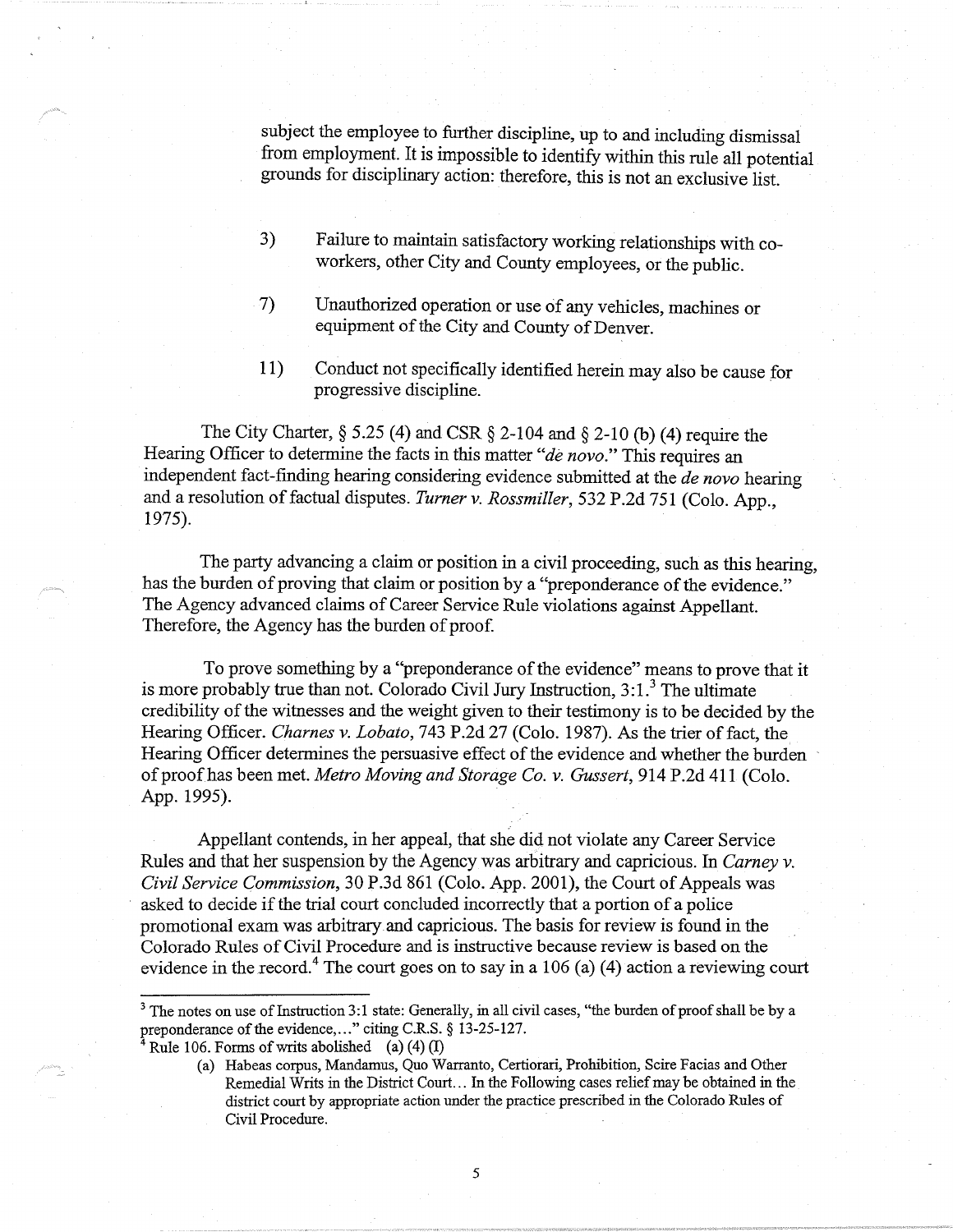must uphold the decision of the governmental body unless there is no competent evidence in the record to support it. "No competent evidence" means that the governmental body's decision is "so devoid of evidentiary support that it can only be explained as an arbitrary and capricious exercise of authority." *Board of County Commissioners v. O'Dell,* 920 P.2d 48,50 (Colo. 1996). Appellant's reliance on this standard is incorrect. If necessary, this is the standard a court must use to review the decision in this appeal. The standard Hearing Officers use in deciding CSR 16 appeals is whether or not the Agency had cause to terminate or discipline an employee.

Appellant points to the transcript of the interview of Robert Campbell by Jim Thomas to illustrate, that because there is conflict between her and Campbell, the decision to suspend her was "arbitrary and capricious." I look to those same pages to determine if the Agency had cause to discipline Appellant. On pages 16 and 17 of that transcript Thomas asks Campbell:

- JT Ok. Now, I want to apologize in advance for the following question, as I do this investigation, I've got to eliminate any possibilities, so, I'm not trying to make accusation or offense, like I preface it before I ask them, here they come. The first question would be, do you have an ulterior motive for pursuing this action against Pam Armstead?
- RC Um, I think I can answer that about the same way I answered Dan Brown, in the conversation with Dan the Director. I would hate to see Pam lose her job behind anything like this. I merely said to Dan that for me personally, she's made my life a living hell for the past six years that she's been there.... So, if you ask me if I have a sour taste in my mouth about her, yes, but as far as trying to get her, no.

Earlier in the interview, at pages 2, 3 and 4, to determine if Career Service Rules had been violated, Thomas asked Campbell the question that goes to the heart of the issue in this appeal.

- JT At the heart of the issues is did Pam Armstead request or direct you to send mechanics to her house to work on her person [sic] vehicle? Pg.2
- RC Well, I think it means, you see, when I told everyone I think this whole event needs to be prefaced with the conversation Friday.... Saturday, approximately around between 11 :00 and ll:30, somewhere around there, I got a call from her and she said the car still won't start..., I don't know if I

( 4) Where any governmental body or officer or any lower judicial body exercising judicial or quasi-judicial functions has exceeded its jurisdiction or abused its discretion, and there is no plain, speedy and adequate remedy otherwise provided by law.

(I) Review shall be limited to a determination of whether the body or officer has exceeded its jurisdiction or abused its discretion, based on the evidence in the record before the defendant body or officer.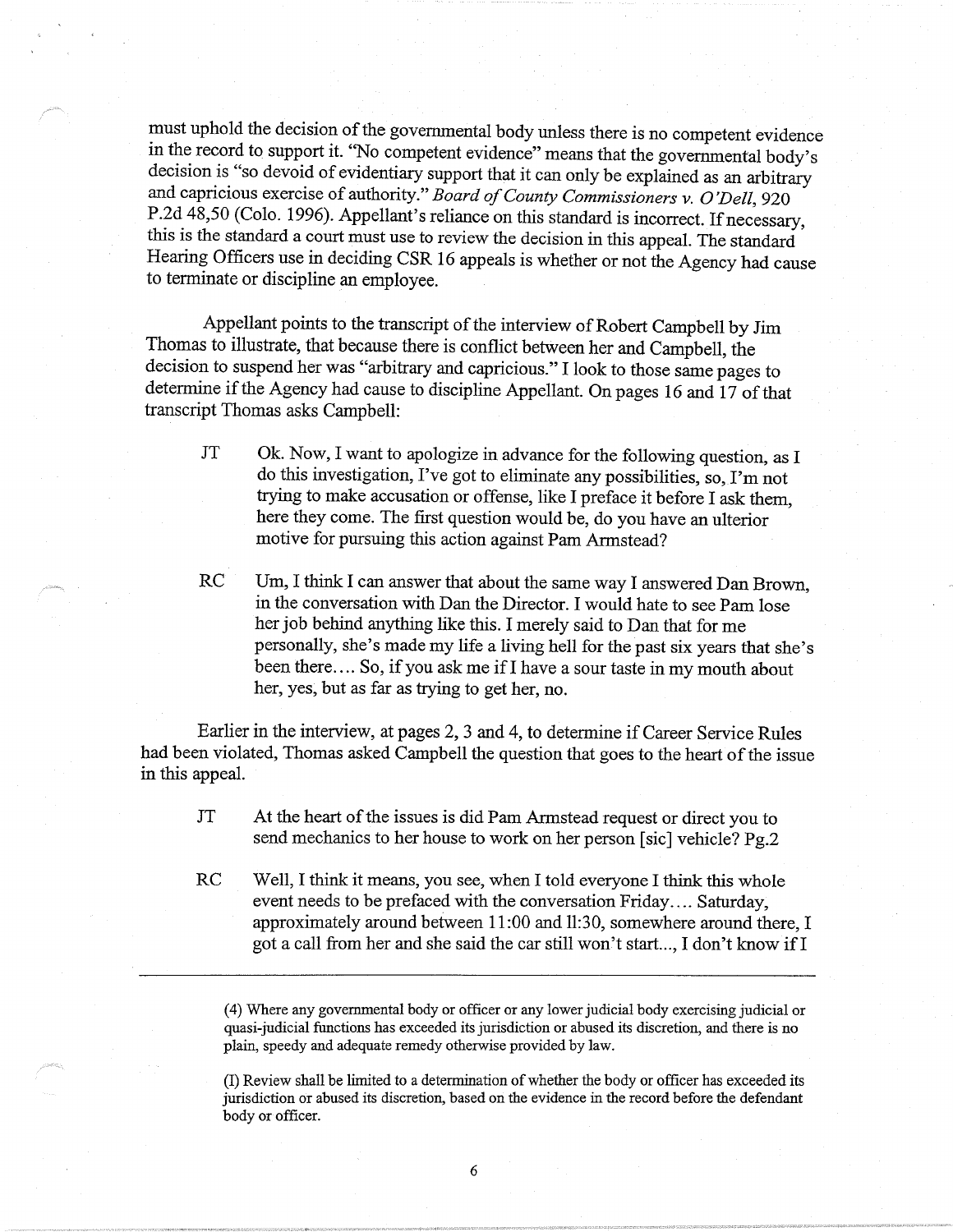day I sent them over to her house to look at it. And, uh, I left there probably around 4:00 and they hadn't gotten back. Pg.3

- JT Did you feel that it was a directive to send them to [sic], mechanics to her house? Pg.3
- RC Yep, because I wouldn't have sent them on my own, I know that is wrong and I'm not going to take that responsibility. Pg.3
- JT Um, but you came out of that conversation feeling it was a directive. Pg.4
- RC Yep, because...I, yes because there, I was only, you know, uh, this. Well, for me, this hasn't been the first time. Uh, ...  $Pg.4$
- JT Hasn't been the first time...? Pg.4
- RC That I've sent someone over to house to work on her vehicle. Now, the first time, I didn't know he was going over there to work on her vehicle ... Well, when he came back. I told, I told him, I says "Hey, uh, how ya gonna make up your time on this? Where ya gonna make your time to?" and he said "She'll take care of that"  $-$  that was good enough for me. Pg.4
- JT Was Ken Swensen on duty when he did that? Pg.4

RC Oh, yea, Oh, yea. Pg.4

Appellant, though cross examination of Thomas, questioned the reliability of Campbell regarding the statements related to who said what about sending who, if anybody, to Appellant's house on Page 10.

- JT Ok, so, um, awkward question I've got to ask you, sir. Have you altered your story in any of the conversations you've had either with Dan Brown, first or second conversation with the investigator, with the manager or<br>Pg.10
- RC And, so, I said "Well, what do you want me to do? You want me to send someone?" and she said ''Yea" and I said "Well I'll send Keith". That's the only alter, altering that I could, 'cause I don't think she came right out and said "Send Keith", only when she came out and suggested sending someone with Steve Loner along with Keith. Pg. 10

Thomas continued to follow-up on this discrepancy through more direct questioning, until he was satisfied Campbell was not being deceptive and Career Service Rules were . violated.

7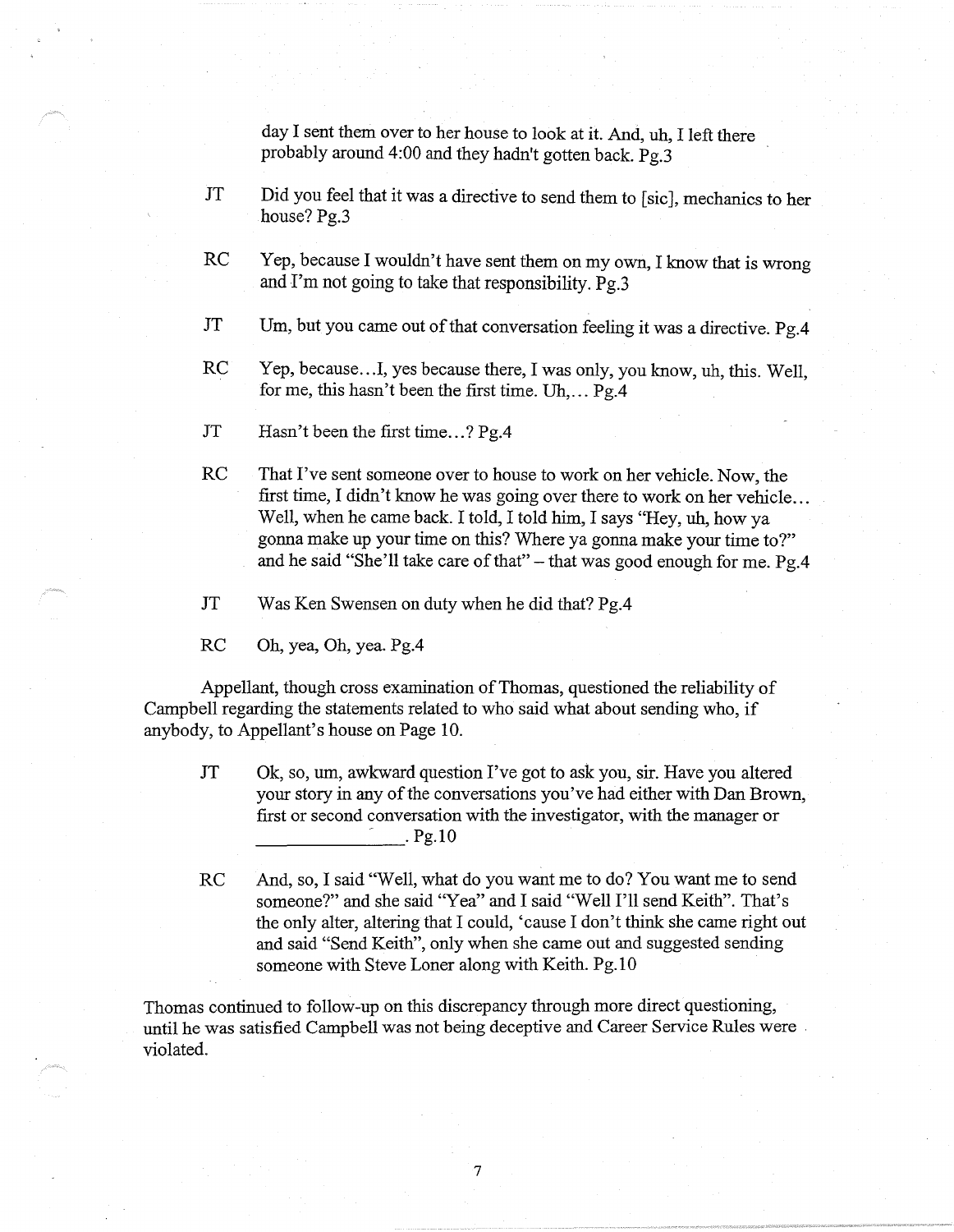- JT Justifiable, sir.... "AT approximately 12: p.m. on Saturday, June 2<sup>nd</sup>, you telephoned Mr. Robert Campbell, Mechanic Line Supervisor, while Mr. Campbell was on duty at the Fleet Maintenance of the Aviation Department. During that conversation, you instructed Mr. Campbell to send two mechanics to your home to diagnose and, if possible fix your personal vehicle" Do you feel that's an accurate statement? Pg.12
- RC I feel it's accurate except for in the part, you know, where you said whether mine had been changed... But I remember that if I would have suggested anything it would have been Ken, first, number one because he's worked on her car and knows it. Uh, that's the only change that could have been. Like I say, the to send Steve Loner, I didn't have any suggestion there, that suggestion came form her- to send Steve Loner. That would be the only change. Pg.12
- JT So, you're, you're area of not being sure was how the conversation started, but when you were clear that she wanted a mechanic sent to the home, then you were comfortable it was a directive, it wasn't (fades out). Pg.13
- RC Yes, yes. Pg.13
- JT And in that conversation there was discussion about two mechanics being sent?  $Pg.13$

RC Correct. Pg.13

- JT Specifically, you mentioned Steve Loner by name. Pg.13
- RC Yeah. She mentioned him, I didn't ask or volunteer Steve Loner at all. She more or less said, "Send Steve Loner, too." Pg.13
- JT And once again, being redundant, it was about her personal vehicle. It was not about her City assigned vehicle. Pg.13
- RC Correct. The City assigned vehicle never came up in the conversation. Never at all. Pg.13

As part of his follow-up investigation, Thomas also interviewed Istvan (Steve) Lohner. The transcript of that interview was admitted into evidence as Appellant Exhibit A. At the bottom of page 9 and page 10, Thomas asked questions to determine if Appellant had violated Career Service Rules.

JT Ok, um, was there any discussion between you and Keith about any instructions Pam had given Keith? Pg.9

8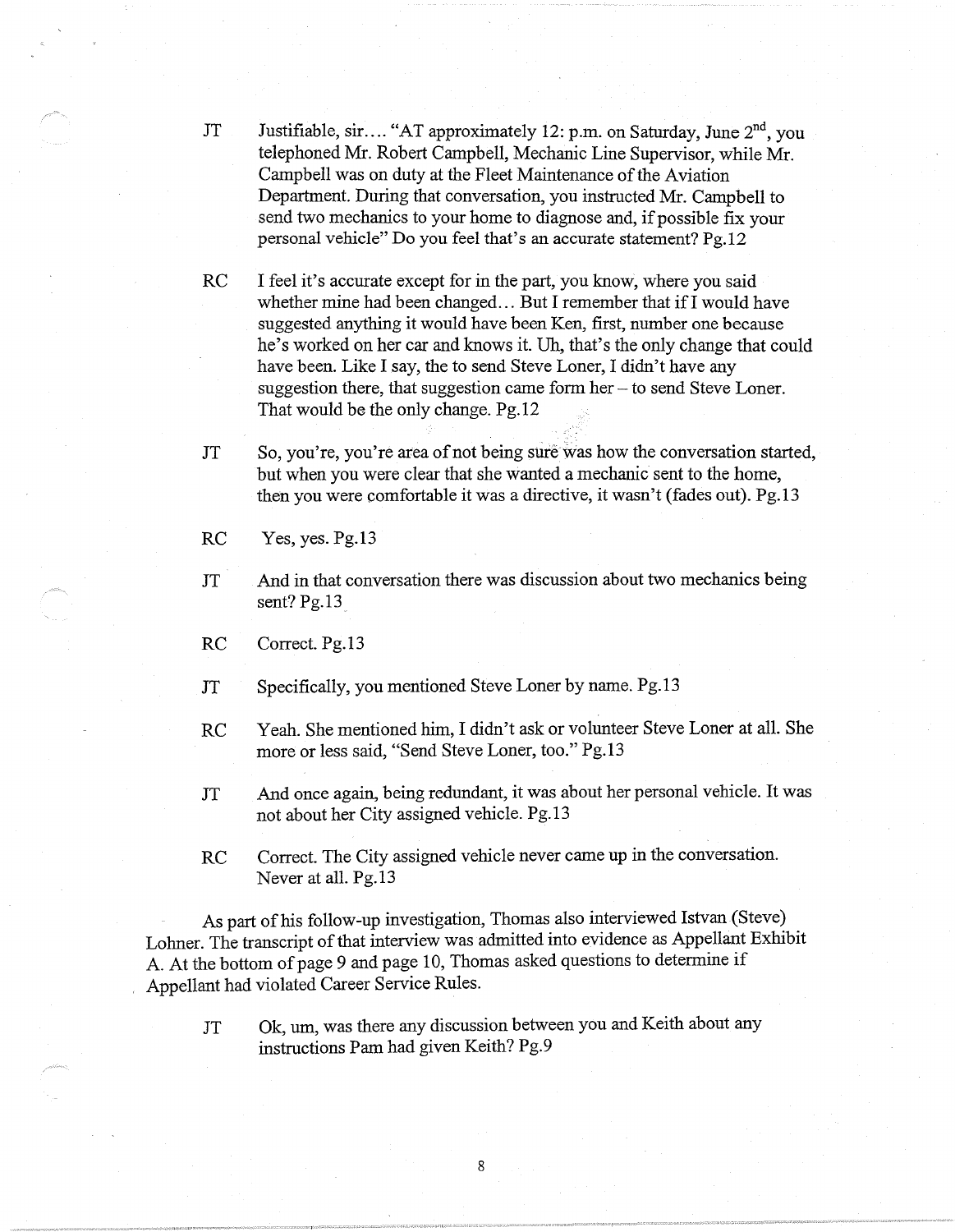- SL (inaudible) I mean, he got the same instructions I did. We were standing right next to each other when Bob told us to go out there.
- JT Oh, I understand that.
- SL Oh, how he, you mean how we got to that, knew to get to the house?
- JT Well, no sir, Um, if he went to the door and you stayed in the vehicle, did he like come back to the vehicle and say something that he had gotten instructions from Pam to do something or was it,, was anything more said?
- SL Well he came out and so did she.
- JT Ok.
- SL She was there, too.
- JT Did she give you guys any instructions on ...
- SL She just told us that she had put a new battery in and there was no, ... At that point, he went in to the, he went to the car and got inside and we opened the hood or and started the, I checked the battery hold that make sure there was enough voltage in any battery that she had in there.
- JT Did Pam witness you doing that?
- SL Oh, yea.
- JT Did at any time she tell you not to do it?
- SL Uh, huh, (negative) No, she even helped and brought us extra tools that we needed ....

At the conclusion of his investigation, Thomas made recommendations to Turner West to discipline Appellant. At the required pre-disciplinary meeting, at which the Appellant could be represented by counsel, she appeared alone. Appellant testified that she told her side of the story, and produced receipts of repair stating the car was under warranty so she could not have anyone else but the car dealer work on it. There was testimony from Appellant that she did not believe she violated any Career Service Rules; however, specifics were lacking.

During the Appeal Hearing, Appellant testified that she had never been disciplined before and that the 14 day suspension should be reversed because no one in the City ever worked on her vehicle. The evidence obtained from The Agency's extensive investigation indicates otherwise.